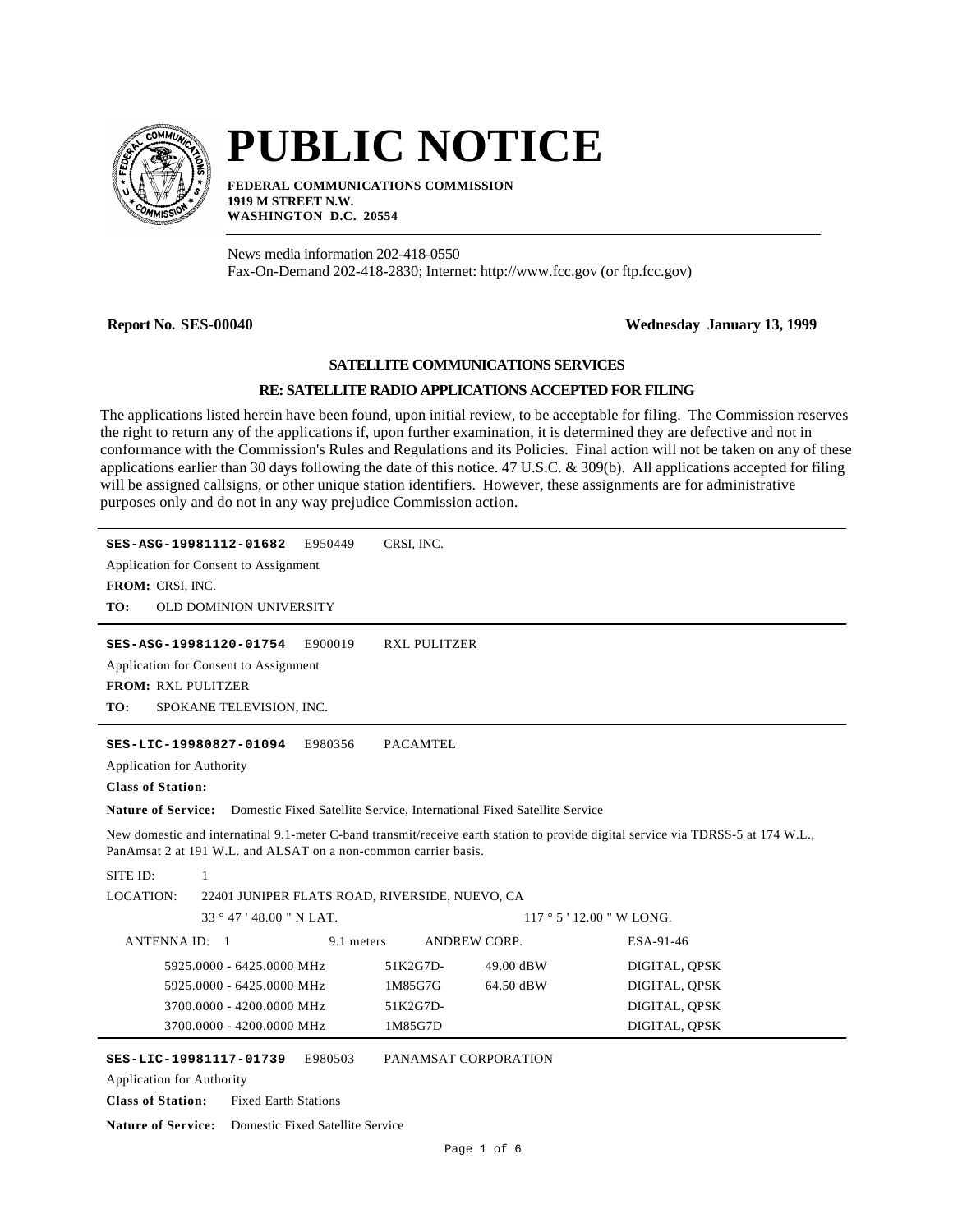A new application to operate a 8.1-meter Ku-band transmit/receive earth station to provide analog video, digital data/video, and TT&C via ALSAT satellite, on a non-common carrier basis.

| LOCATION:     |                             |            | 5281 EAST GARTON ROAD, DOUGLAS, CASTLE ROCK, CO |                   |                            |
|---------------|-----------------------------|------------|-------------------------------------------------|-------------------|----------------------------|
|               | 39 ° 16 ' 35.00 " N LAT.    |            |                                                 |                   | 104 ° 48 ' 22.00 " W LONG. |
| ANTENNA ID: 1 |                             | 8.1 meters |                                                 | <b>COMSAT RSI</b> | 8.1 KPC                    |
|               | 12750.0000 - 13250.0000 MHz |            | 36M0G7W                                         | 85.00 dBW         | DIGITAL DATA/VIDEO         |
|               | 12750.0000 - 13250.0000 MHz |            | 3M00G7W                                         | 75.00 dBW         | DIGITAL DATA/VIDEO         |
|               | 12750.0000 - 13250.0000 MHz |            | 64K0G7D                                         | $60.50$ dBW       | DIGITAL DATA               |
|               | 12750.0000 - 13250.0000 MHz |            | 750KF2D                                         | 85.00 dBW         | <b>COMMAND</b>             |
|               | 13750.0000 - 14000.0000 MHz |            | 36M0F8F                                         | 85.00 dBW         | <b>ANALOG VIDEO</b>        |
|               | 13750.0000 - 14000.0000 MHz |            | 18M0F8F                                         | 82.00 dBW         | <b>ANALOG VIDEO</b>        |
|               | 13750.0000 - 14000.0000 MHz |            | 36M0G7W                                         | 85.00 dBW         | DIGITAL DATA/VIDEO         |
|               | 13750.0000 - 14000.0000 MHz |            | 3M00G7W                                         | 75.00 dBW         | DIGITAL DATA/VIDEO         |
|               | 13750.0000 - 14000.0000 MHz |            | 64K0G7D                                         | 60.50 dBW         | <b>DIGITAL DATA</b>        |
|               | 13750.0000 - 14000.0000 MHz |            | 750KF2D                                         | 85.00 dBW         | <b>COMMAND</b>             |
|               | 11700.0000 - 12200.0000 MHz |            | 36M0F8F                                         |                   | <b>ANALOG VIDEO</b>        |
|               | 11700.0000 - 12200.0000 MHz |            | 18M0F8F                                         |                   | <b>ANALOG VIDEO</b>        |
|               | 11700.0000 - 12200.0000 MHz |            | 36M0G7W                                         |                   | DIGITAL DATA/VIDEO         |
|               | 11700.0000 - 12200.0000 MHz |            | 3M00G7W                                         |                   | DIGITAL DATA/VIDEO         |
|               | 11700.0000 - 12200.0000 MHz |            | 64K0G7D                                         |                   | <b>DIGITAL DATA</b>        |
|               | 11700.0000 - 12200.0000 MHz |            | 750KF2D                                         |                   | <b>COMMAND</b>             |
|               | 14000.0000 - 14500.0000 MHz |            | 36M0F8F                                         | 85.00 dBW         | <b>ANALOG VIDEO</b>        |
|               | 14000.0000 - 14500.0000 MHz |            | 18M0F8F                                         | 82.00 dBW         | <b>ANALOG VIDEO</b>        |
|               | 14000.0000 - 14500.0000 MHz |            | 36M0G7W                                         | 85.00 dBW         | DIGITAL DATA/VIDEO         |
|               | 14000.0000 - 14500.0000 MHz |            | 3M00G7W                                         | 75.00 dBW         | DIGITAL DATA/VIDEO         |
|               | 14000.0000 - 14500.0000 MHz |            | 64K0G7D                                         | 60.50 dBW         | DIGITAL DATA               |
|               | 14000.0000 - 14500.0000 MHz |            | 750KF2D                                         | 85.00 dBW         | <b>COMMAND</b>             |
|               | 10700.0000 - 11200.0000 MHz |            | 36M0F8F                                         |                   | <b>ANALOG VIDEO</b>        |
|               | 10700.0000 - 11200.0000 MHz |            | 18M0F8F                                         |                   | <b>ANALOG VIDEO</b>        |
|               | 10700.0000 - 11200.0000 MHz |            | 36M0G7W                                         |                   | DIGITAL DATA/VIDEO         |
|               | 10700.0000 - 11200.0000 MHz |            | 3M00G7W                                         |                   | DIGITAL DATA/VIDEO         |
|               | 10700.0000 - 11200.0000 MHz |            | 64K0G7D                                         |                   | DIGITAL DATA               |
|               | 10700.0000 - 11200.0000 MHz |            | 750KF3D                                         |                   | <b>COMMAND</b>             |
|               | 11200.0000 - 11450.0000 MHz |            | 36M0F8F                                         |                   | <b>ANALOG VIDEO</b>        |
|               | 11200.0000 - 11450.0000 MHz |            | 18M0F8F                                         |                   | <b>ANALOG VIDEO</b>        |
|               | 11200.0000 - 11450.0000 MHz |            | 36M0G7W                                         |                   | DIGITAL DATA/VIDEO         |
|               | 11200.0000 - 11450.0000 MHz |            | 3M00G7W                                         |                   | DIGITAL DATA/VIDEO         |
|               | 11200.0000 - 11450.0000 MHz |            | 64K0G7D                                         |                   | <b>DIGITAL DATA</b>        |
|               | 11200.0000 - 11450.0000 MHz |            | 750KF2D                                         |                   | <b>COMMAND</b>             |
|               | 12750.0000 - 13250.0000 MHz |            | 36M0F8F                                         | 85.00 dBW         | <b>ANALOG VIDEO</b>        |
|               | 12750.0000 - 12350.0000 MHz |            | 18M0F8F                                         | 82.00 dBW         | <b>ANALOG VIDEO</b>        |

E980517 **SES-LIC-19981209-01844** U.S. ELECTRODYNAMICS, INC.

Application for Authority

SITE ID: 1

**Class of Station:** Fixed Earth Stations

**Nature of Service:** Domestic Fixed Satellite Service, International Fixed Satellite Service

New application for three 16.4-meter antennas to provide analog video with associated audio, digital compressed video, and digital data services via INTELSAT (for international service only); New Skies Satellites, 806 and 803, and ALSAT.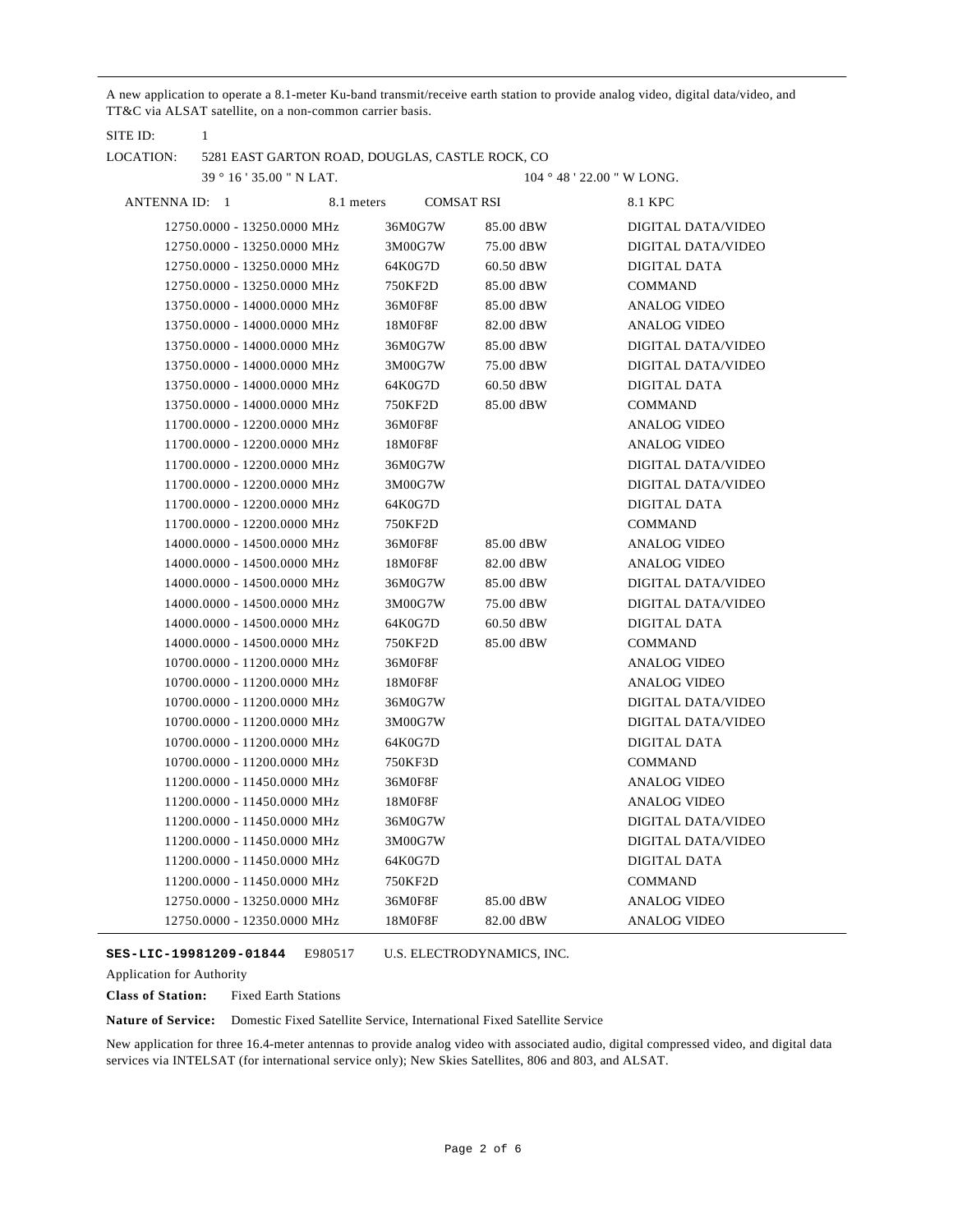| SITE ID:<br>1                                                                                                                                                              |                                                                |                                         |                                                                                                                                                                          |
|----------------------------------------------------------------------------------------------------------------------------------------------------------------------------|----------------------------------------------------------------|-----------------------------------------|--------------------------------------------------------------------------------------------------------------------------------------------------------------------------|
| LOCATION:<br>760 PROVIDENCE ROAD, WORCHESTER, WHITINSVILLE, MA                                                                                                             |                                                                |                                         |                                                                                                                                                                          |
| $42°7'1.00''$ N LAT.                                                                                                                                                       |                                                                | 71 ° 38 ' 11.00 " W LONG.               |                                                                                                                                                                          |
| ANTENNA ID: 1<br>16.4 meters                                                                                                                                               | <b>VERTEX</b>                                                  |                                         | 16.4 VERTEX                                                                                                                                                              |
| 5850.0000 - 6425.0000 MHz<br>5850.0000 - 6425.0000 MHz<br>3625.0000 - 4200.0000 MHz<br>3625,0000 - 4200,0000 MHz<br>3625.0000 - 4200.0000 MHz<br>5850.0000 - 6425.0000 MHz | 36M0F9W<br>2M40G7D<br>36M0F8W<br>36M0F9W<br>2M40G7D<br>36M0F8W | 91.60 dBW<br>92.40 dBW<br>91.60 dBW     | DIGITAL COMPRESSED VIDEO<br>DIGITAL, 3.5 MBPS, QPSK FEC 7/8<br>ANALOG VIDEO, AUDIO<br>DIGITAL COMPRESSED VIDEO<br>DIGITAL, 3.5 MBPS, QPSK FEC 7/8<br>ANALOG VIDEO, AUDIO |
| SES-LIC-19981216-01887<br>E990002                                                                                                                                          |                                                                | <b>EDUCATIONAL SERVICE DISTRICT 101</b> |                                                                                                                                                                          |
| Application for Authority                                                                                                                                                  |                                                                |                                         |                                                                                                                                                                          |
| <b>Class of Station:</b><br><b>Fixed Earth Stations</b>                                                                                                                    |                                                                |                                         |                                                                                                                                                                          |
| <b>Nature of Service:</b> Domestic Fixed Satellite Service                                                                                                                 |                                                                |                                         |                                                                                                                                                                          |
| SITE ID:<br>1                                                                                                                                                              |                                                                |                                         |                                                                                                                                                                          |
| <b>LOCATION:</b><br>NORTH 910 ASH STREET, SPOKANE, SPOKANE, WA                                                                                                             |                                                                |                                         |                                                                                                                                                                          |
| 47°39'54.00" N LAT.                                                                                                                                                        |                                                                | $117°26'8.00''$ W LONG.                 |                                                                                                                                                                          |
| ANTENNA ID: ESD1<br>7 meters                                                                                                                                               |                                                                | <b>SCIENTIFIC ATLANTA</b>               | 8007A                                                                                                                                                                    |
| 5925,0000 - 6425,0000 MHz                                                                                                                                                  | 36M0F8F                                                        | 72.40 dBW                               | QPSK VIDEO/DATA (6.73 MB/S)                                                                                                                                              |
| 3700.0000 - 4200.0000 MHz                                                                                                                                                  |                                                                |                                         |                                                                                                                                                                          |
| E990003<br>SES-LIC-19981216-01888<br>Application for Authority<br><b>Class of Station:</b><br>Temporary Fixed Earth Station                                                |                                                                | <b>EDUCATIONAL SERVICE DISTRICT 101</b> |                                                                                                                                                                          |
| <b>Nature of Service:</b> Domestic Fixed Satellite Service                                                                                                                 |                                                                |                                         |                                                                                                                                                                          |
| SITE ID:                                                                                                                                                                   |                                                                |                                         |                                                                                                                                                                          |
| 1<br><b>LOCATION:</b><br>NORTH 910 ASH STREET, SPOKANE, SPOKANE, WA                                                                                                        |                                                                |                                         |                                                                                                                                                                          |
| 47 ° 39 ' 54.00 " N LAT.                                                                                                                                                   |                                                                | $117°26'8.00''$ W LONG.                 |                                                                                                                                                                          |
| ANTENNA ID: ESD2<br>4.1 meters                                                                                                                                             |                                                                | COMTECH ANTENNA CORP.                   | C <sub>6</sub> 0551                                                                                                                                                      |
| 5925,0000 - 6425,0000 MHz                                                                                                                                                  | 36M0F8F                                                        | 72.40 dBW                               | QPSK, VIDEO/DATA (6.73 MB/S)                                                                                                                                             |
| 3700.0000 - 4200.0000 MHz                                                                                                                                                  |                                                                |                                         |                                                                                                                                                                          |
| SES-LIC-19981217-01918<br>E990008                                                                                                                                          | PROTEL ENTERPRISES, INC.                                       |                                         |                                                                                                                                                                          |
| <b>Application for Authority</b>                                                                                                                                           |                                                                |                                         |                                                                                                                                                                          |
| <b>Class of Station:</b><br>Temporary Fixed Earth Station                                                                                                                  |                                                                |                                         |                                                                                                                                                                          |
| <b>Nature of Service:</b><br>Domestic Fixed Satellite Service                                                                                                              |                                                                |                                         |                                                                                                                                                                          |
| SITE ID:<br>$\mathbf{1}$                                                                                                                                                   |                                                                |                                         |                                                                                                                                                                          |
| <b>LOCATION:</b>                                                                                                                                                           |                                                                |                                         |                                                                                                                                                                          |
| ANTENNA ID: 1<br>2.4 meters                                                                                                                                                | <b>ANDREW</b>                                                  |                                         | ESA26VSM-KU                                                                                                                                                              |
| 14000.0000 - 14500.0000 MHz                                                                                                                                                | 36M0F3F                                                        | 76.80 dBW                               | ANALOG TV FM MODULATION                                                                                                                                                  |
| 11700.0000 - 12200.0000 MHz                                                                                                                                                |                                                                |                                         | FULL TRANS.                                                                                                                                                              |
| E990010<br>SES-LIC-19981218-01927                                                                                                                                          | ICM TELECOM, INC.                                              |                                         |                                                                                                                                                                          |
| Application for Authority                                                                                                                                                  |                                                                |                                         |                                                                                                                                                                          |
| <b>Class of Station:</b><br><b>Fixed Earth Stations</b>                                                                                                                    |                                                                |                                         |                                                                                                                                                                          |
| <b>Nature of Service:</b><br>Domestic Fixed Satellite Service                                                                                                              |                                                                |                                         |                                                                                                                                                                          |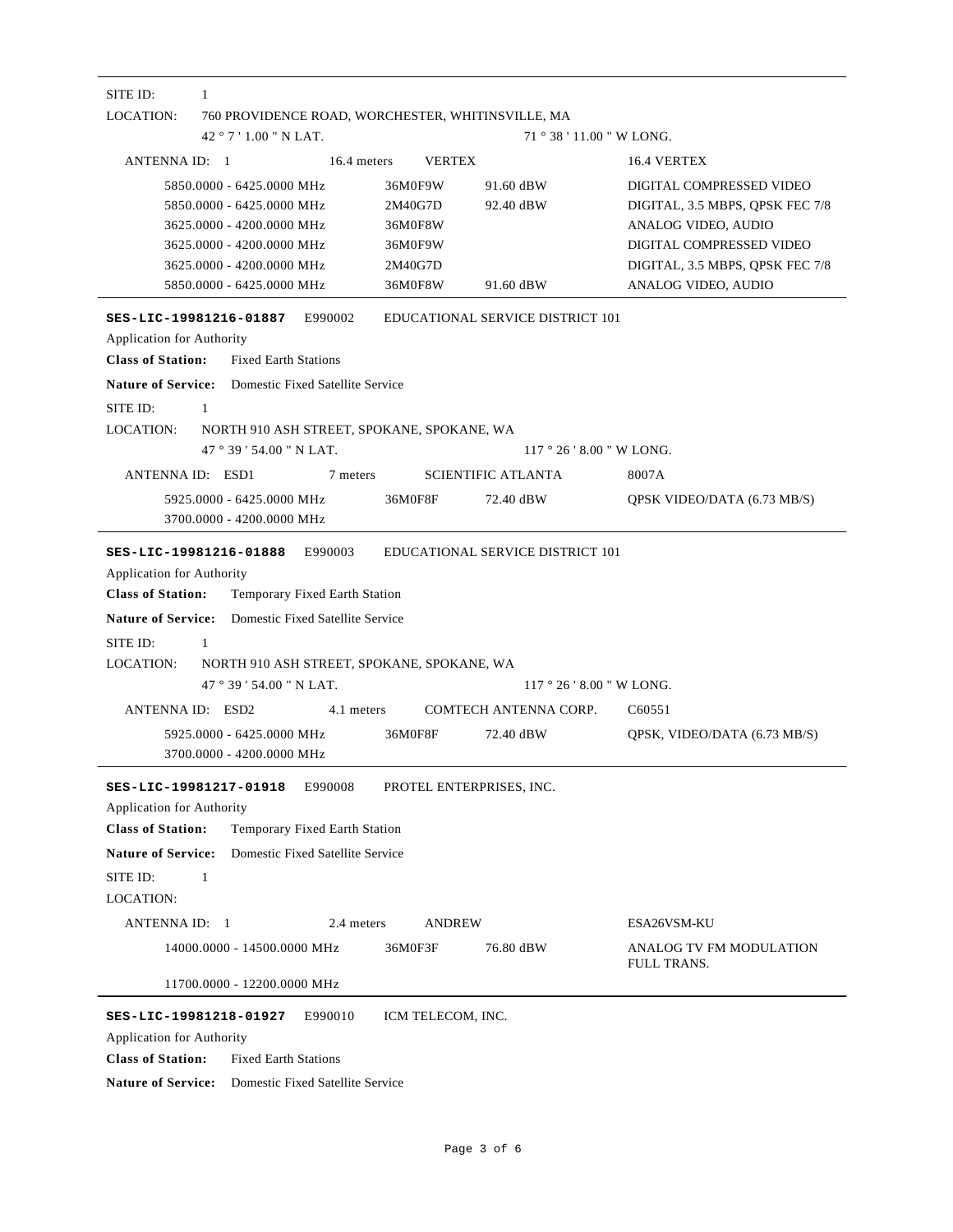| $40^{\circ}$ 44 ' 35.00 " N LAT.                                                                                                                                                                                             | 18 WEST 25TH STREET, NEW YORK CITY, NEW YORK, NY |                                          | 73 ° 59 ' 27.00 " W LONG.                             |
|------------------------------------------------------------------------------------------------------------------------------------------------------------------------------------------------------------------------------|--------------------------------------------------|------------------------------------------|-------------------------------------------------------|
| ANTENNA ID: 1                                                                                                                                                                                                                | 1.8 meters<br>PRODELIN                           |                                          | 1194                                                  |
| 14000.0000 - 14500.0000 MHz<br>14000.0000 - 14500.0000 MHz<br>11700.0000 - 12200.0000 MHz                                                                                                                                    | 36M0F3F<br>36M0G7F                               | 64.25 dBW<br>64.25 dBW                   | <b>ANALOG VIDEO/AUDIO</b><br>DIGITAL COMPRESSED VIDEO |
| SES-LIC-19981218-01928<br>E990011<br>Application for Authority<br><b>Class of Station:</b><br><b>Fixed Earth Stations</b>                                                                                                    |                                                  | SPOKANE TELEVISION, INC. (d/b/a KXLY-TV) |                                                       |
| <b>Nature of Service:</b> Domestic Fixed Satellite Service                                                                                                                                                                   |                                                  |                                          |                                                       |
| SITE ID:<br>1<br>LOCATION:<br>SPOKANE, WA                                                                                                                                                                                    |                                                  |                                          |                                                       |
| 47°40'6.00" N LAT.                                                                                                                                                                                                           |                                                  |                                          | $117°6'$ 48.00 " W LONG.                              |
| ANTENNA ID: 1                                                                                                                                                                                                                | 4.6 meters<br><b>ANDREW</b>                      |                                          | ESA46-124                                             |
| 14000.0000 - 14500.0000 MHz<br>14000.0000 - 14500.0000 MHz<br>11700.0000 - 12200.0000 MHz                                                                                                                                    | 36M0F3F<br>36M0G7W                               | 74.20 dBW<br>69.40 dBW                   | W.B. VIDEO (ANALOG)<br>36 MB MCPC (DIGITAL)           |
| KA252<br><b>Fixed Earth Stations</b>                                                                                                                                                                                         |                                                  | MCI INTERNATIONAL, INC.                  |                                                       |
| SES-MOD-19980828-01537<br>1<br>ANDOVER #4, OXFORD, ANDOVER, MA<br>44°38'0.10" N LAT.                                                                                                                                         |                                                  |                                          |                                                       |
| ANTENNA ID: 1                                                                                                                                                                                                                |                                                  |                                          | 70 ° 41 ' 53.00 " W LONG.                             |
|                                                                                                                                                                                                                              | 21 meters<br><b>VARIAN</b>                       |                                          | VZJ-2700H/VKC7980B12                                  |
| 5925.0000 - 6425.0000 MHz<br>5925.0000 - 6425.0000 MHz                                                                                                                                                                       | 5600G7W-<br>11M2G7W                              | 90.20 dBW<br>90.20 dBW                   | <b>IBS-CLOSED</b><br><b>IBS-CLOSED</b>                |
| 5925.0000 - 6425.0000 MHz                                                                                                                                                                                                    | 56K0G7W-                                         | 84.10 dBW                                | <b>IBS-OPEN</b>                                       |
| 5925.0000 - 6425.0000 MHz                                                                                                                                                                                                    | 2M62G7W                                          | 84.10 dBW                                | <b>IBS-OPEN</b>                                       |
| <b>Class of Station:</b><br>SITE ID:<br>5925.0000 - 6425.0000 MHz                                                                                                                                                            | 51K2G7W-                                         | 93.70 dBW                                | <b>IDR</b>                                            |
| 5925.0000 - 6425.0000 MHz                                                                                                                                                                                                    | 38K0G2W                                          | $60.40$ dBW                              | SCPC (DIGITAL)                                        |
| 5925.0000 - 6425.0000 MHz                                                                                                                                                                                                    | 1M25F8W-                                         | 90.40 dBW                                | FDM/FM                                                |
| 5925.0000 - 6425.0000 MHz                                                                                                                                                                                                    | 36M0F8W                                          | 90.40 dBW                                | FDM/FM                                                |
| 5925.0000 - 6425.0000 MHz                                                                                                                                                                                                    | 1M25F8W-                                         | 88.90 dBW                                | CFDM/FM                                               |
| 5925.0000 - 6425.0000 MHz                                                                                                                                                                                                    | 25M0F8W                                          | 88.90 dBW                                | CFDM/FM                                               |
| Application for Modification<br><b>Nature of Service:</b> International Fixed Satellite Service<br>Modification to add 72M0G7W emission designator to provide TDMA service.<br><b>LOCATION:</b><br>5925.0000 - 6425.0000 MHz | 17M5F3F-                                         | 88.00 dBW                                | <b>TELEVISION</b>                                     |
| 5925.0000 - 6425.0000 MHz<br>5925.0000 - 6425.0000 MHz                                                                                                                                                                       | 30M0F3F<br>72M0G7W                               | 88.00 dBW<br>84.00 dBW                   | <b>TELEVISION</b><br>INTELSAT, TDMA, PSK              |

Application for Modification

**Class of Station:** Fixed Earth Stations

**Nature of Service:** International Fixed Satellite Service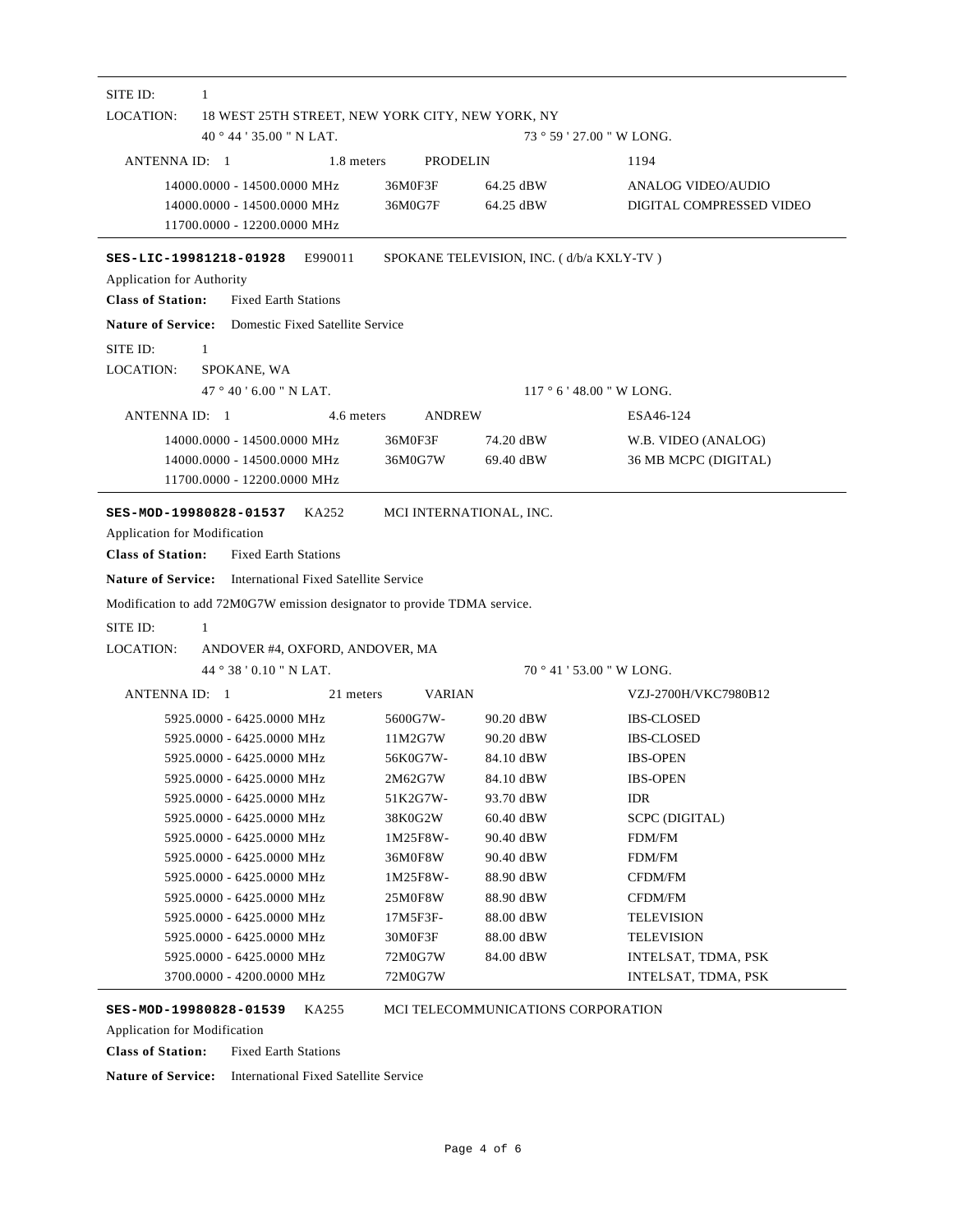| SITE ID:<br>1                                                                |                         |                           |                                                           |
|------------------------------------------------------------------------------|-------------------------|---------------------------|-----------------------------------------------------------|
| LOCATION:<br>SHENANDOAH COURT, SHENANDOAH, WILLIAMSVILLE, VA                 |                         |                           |                                                           |
| 38°43'45.00" N LAT.                                                          |                         | $78°39'26.00"$ W LONG.    |                                                           |
| ANTENNA ID: 1<br>18.3 meters                                                 | UNIVERSAL               |                           | 1183                                                      |
| 5850.0000 - 6425.0000 MHz                                                    | 85K0G7W-                | 90.00 dBW                 | <b>IBS-CLOSED</b>                                         |
| 5850.0000 - 6425.0000 MHz                                                    | 11M2G7W                 | 90.00 dBW                 | <b>IBS-CLOSED</b>                                         |
| 5850.0000 - 6425.0000 MHz                                                    | 82K0G7W-                | 90.00 dBW                 | <b>IBS-OPEN</b>                                           |
| 5850.0000 - 6425.0000 MHz                                                    | 2M62G7W                 | 90.00 dBW                 | <b>IBS-OPEN</b>                                           |
| 5850.0000 - 6425.0000 MHz                                                    | 51K2G7W-                | 90.00 dBW                 | <b>IDR</b>                                                |
| 5850,0000 - 6425,0000 MHz                                                    | 42M0G7W                 | 90.00 dBW                 | <b>IDR</b>                                                |
| 5850.0000 - 6425.0000 MHz                                                    | 38K0G7W                 | 90.00 dBW                 | <b>SCPC</b>                                               |
| 5850.0000 - 6425.0000 MHz                                                    | 2M50F7W-                | 90.00 dBW                 | <b>ANALOG FDM/FM</b>                                      |
| 5850.0000 - 6425.0000 MHz                                                    | 36M0F7W                 | 90.00 dBW                 | CFDM/FM                                                   |
| 5850.0000 - 6425.0000 MHz                                                    | 18M0F8W-                | 90.00 dBW                 | <b>TELEVISION</b>                                         |
| 5850,0000 - 6425,0000 MHz                                                    | 36M0F8W                 | 90.00 dBW                 | <b>TELEVISION</b>                                         |
| 3625.0000 - 4200.0000 MHz                                                    |                         |                           | IBS-CLOSED, IBS-OPEN, IDR, SCPC,                          |
|                                                                              |                         |                           | ANALOG FDM/FM, CFDM/FM, TV                                |
| SES-MOD-19980915-01916<br>E970254                                            | MURRAY STATE UNIVERSITY |                           |                                                           |
| <b>Application for Modification</b>                                          |                         |                           |                                                           |
| <b>Class of Station:</b><br><b>Fixed Earth Stations</b>                      |                         |                           |                                                           |
| <b>Nature of Service:</b> Domestic Fixed Satellite Service                   |                         |                           |                                                           |
| Modification to re-locate earth station, and to add emission designators.    |                         |                           |                                                           |
|                                                                              |                         |                           |                                                           |
| SITE ID:<br>$\mathbf{1}$                                                     |                         |                           |                                                           |
| LOCATION:<br>P.O. BOX 9, CONTINUING EDUCATION, CALLOWAY, MURRAY, KY          |                         |                           |                                                           |
| 36°36'42.00" N LAT.                                                          |                         | 88 ° 19 ' 24.00 " W LONG. |                                                           |
| ANTENNA ID: 1<br>3.7 meters                                                  | <b>ANDREW</b>           |                           | G/T                                                       |
| 14000.0000 - 14500.0000 MHz                                                  | 36M0F3F                 | 76.90 dBW                 | <b>ANALOG VIDEO</b>                                       |
| 14000.0000 - 14500.0000 MHz                                                  | 18M0F3F                 | 76.90 dBW                 | <b>ANALOG VIDEO</b>                                       |
| 14000.0000 - 14500.0000 MHz                                                  | 10M0G1F                 | 72.80 dBW                 | <b>DIGITAL VIDEO</b>                                      |
| 11700.0000 - 12200.0000 MHz                                                  | 36M0F3F                 | $0.00$ dBW                | <b>ANALOG VIDEO</b>                                       |
| 11700.0000 - 12200.0000 MHz                                                  | 18M0F3F                 | $0.00$ dBW                | <b>ANALOG VIDEO</b>                                       |
| 11700.0000 - 12200.0000 MHz                                                  | 10M0G1F                 | $0.00$ dBW                | <b>DIGITAL VIDEO</b>                                      |
| 14000.0000 - 14500.0000 MHz                                                  | 4M40G1F                 | 65.10 dBW                 | <b>DIGITAL VIDEO</b>                                      |
| 14000.0000 - 14500.0000 MHz                                                  | 19M0G1F                 | 65.10 dBW                 | <b>DIGITAL VIDEO</b>                                      |
| 11700.0000 - 12200.0000 MHz                                                  | 4M40G1F                 |                           | <b>DIGITAL VIDEO</b>                                      |
| 11700.0000 - 12200.0000 MHz                                                  | 19M0G1F                 |                           | <b>DIGITAL VIDEO</b>                                      |
| E980530<br>SES-REG-19981216-01877                                            | BROADCASTING NETWORK,   |                           | TRINITY CHRISTIAN CENTER OF SANTA ANA, INC. d/b/a TRINITY |
| Registration                                                                 |                         |                           |                                                           |
| <b>Class of Station:</b><br><b>Fixed Earth Stations</b>                      |                         |                           |                                                           |
| <b>Nature of Service:</b><br>Domestic Fixed Satellite Service                |                         |                           |                                                           |
|                                                                              |                         |                           |                                                           |
|                                                                              |                         |                           |                                                           |
| SITE ID:<br>1                                                                |                         |                           |                                                           |
| LOCATION:<br>N.W. OF INTERSECTION OF SR 280 & SR 281, BEAUFORT, BEAUFORT, SC |                         |                           |                                                           |
| $32^{\circ} 24' 5.00''$ N LAT.                                               |                         | 80 ° 44 ' 21.00 " W LONG. |                                                           |
| ANTENNA ID: 1<br>3 meters                                                    | <b>D-H SATELLITE</b>    |                           | <b>GIBRALTAR</b>                                          |